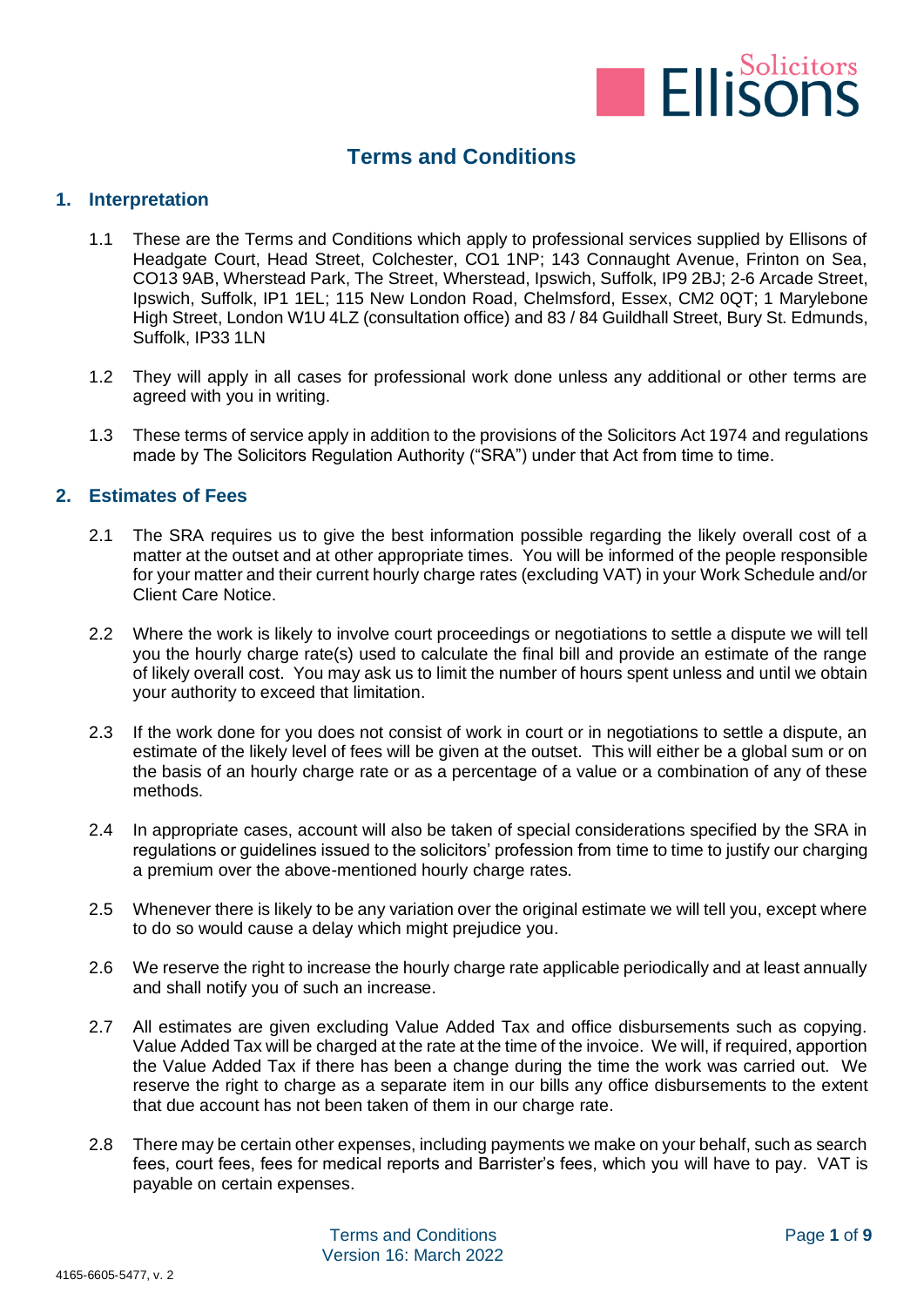

- 2.9 We will inform you if any unforeseen additional work becomes necessary (e.g. due to unexpected difficulties or if your requirements or the circumstances significantly change during the course of the matter). We will also inform you of the estimated cost in writing before any extra charges and expenses are incurred.
- 2.10 In some cases, it is impossible to predict at the outset the total costs which will be incurred. In those cases, we will tell you and you may authorise us to carry out work to a pre-set limit and then to seek your instructions to extend it if necessary.
- 2.11 In all cases estimates are subject to review if the work done exceeds the initial brief.
- 2.12 In cases where we have agreed a fixed fee in advance, your right to have the costs assessed by the Court is limited.
- 2.13 If, for any reason, this matter does not proceed to completion, we will charge you for work done and expenses incurred.
- 2.14 In certain categories of case, we may at our discretion, be prepared to act on your behalf under a Conditional/Contingency/ Damages Based Agreement. In these circumstances, full details of the Agreement will be provided to you.

# **3. Interim Billing**

- 3.1 We have a policy of requiring payment on account and/or rendering interim invoices for disbursements (that is payments made by us on your behalf and on which we make no profit) before they are incurred.
- 3.2 We have a policy of rendering regular interim invoices for fees for work done which helps you to judge the level of expenditure being incurred.
- 3.3 The conditions for payment of invoices for disbursements and interim invoices are the same as for payment of the final invoice.

## **4. Payments on Account**

- 4.1 You may be asked either at the outset of your matter or during the course of it, to make a payment on account. This may be in addition to or in substitution for an interim invoice.
- 4.2 Any sums so paid will be held by us for your account and will be taken in payment or in part payment for any invoice under which payment is or becomes due.
- 4.3 In the event of non-payment after 7 days of a request for a payment on account, we reserve the right to cease work for you and to render an invoice for any un-invoiced work done to that time.

## **5. Cheque Clearance**

5.1 When we request monies on account from you in respect of disbursements and you intend to pay by cheque, please ensure that we receive your cheque in good time so that cleared funds are available at the time the monies are required. Your bank or building society can advise you if you are uncertain of the time it will take your cheque to clear.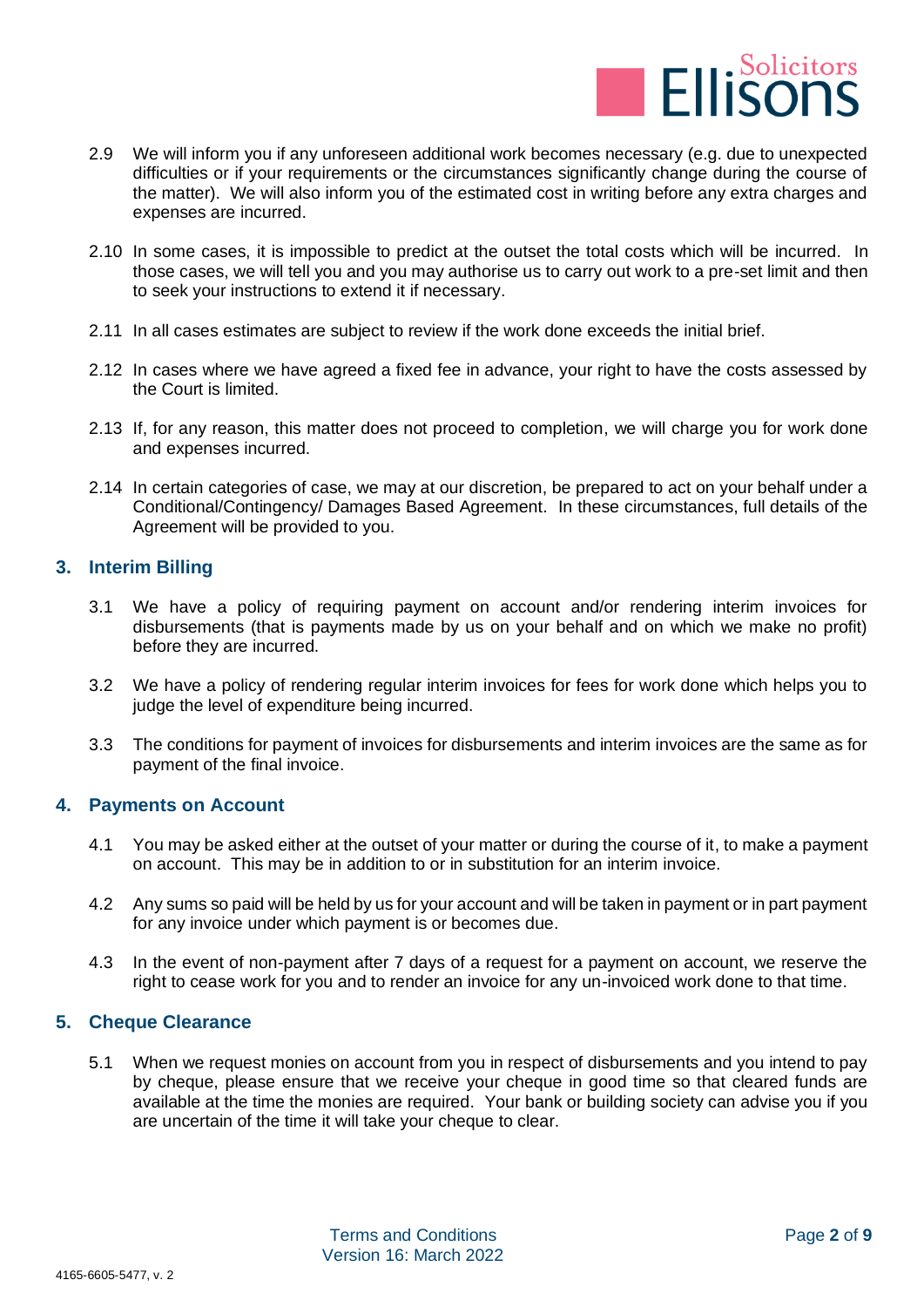

## **6. Monies On Account**

6.1 Where monies are held on account and interest becomes payable, this will be paid to you on a gross basis. It will be your responsibility to declare these monies to the HMRC for tax assessment purposes.

## **7. Interest**

- 7.1 Any money received on your behalf will be held in our client account or in a designated deposit account.
- 7.2 We pay all interest earned on client money held on designated deposit account, subject to deduction of income tax at basic rate (currently 20%).
- 7.3 Subject to some limited exceptions (where money is held on account of disbursements and the person to whom the money is owed has requested a delay in payment; where the sum in lieu of interest does not exceed £20; or where we have agreed to exclude this policy), a sum equivalent to interest, without deduction of tax, is credited at a competitive instant access rate on all money held. We are able to offer this enhanced service because we have negotiated favourable terms with our bankers, in recognition of our management and administration of client funds.
- 7.4 Our rates of interest are prescribed by Barclays Bank PLC and are currently: Designated Deposit Account – up to £1m @ 0.02% General Client account - 0.02% These rates are reviewed according to changes to the base rate of Barclays Bank PLC from time to time.
- 7.5 Interest is credited for the period when funds are received (cleared into our account). If funds are sent electronically, clearance will be deemed to have occurred at the date on which funds are sent or, if sent by cheque, 8 days after the cheque is banked.

## **8. Settlement Terms**

- 8.1 Invoices (whether interim or final) are due for payment within 28 days from their date of issue.
- 8.2 Payment of any bills must be made within 28 days of the date of our invoice. If all or part of the bill is not paid within this time, we reserve the right to charge interest on a daily basis thereafter at the rate of 8% per annum. If you have any query about the bill you should contact us immediately.
- 8.3 If a third party has agreed to pay our fees incurred on your instructions then if the third party fails to pay us you will still be liable to pay our fees. We will be under no obligation to sue that third party for recovery of our fees, and if you are registered for VAT then we will invoice you (not the third party) for the VAT on the fees and disbursements.
- 8.4 Where the work done for you involves court proceedings and the court orders your opponent to pay your legal costs we will account to you for that amount when received. However, the amount received may be less than the amount which we have agreed to charge you for the work done and we will not be bound to accept the amount recovered from your opponent in settlement of our fees.
- 8.5 Our fees are payable by you even if, when the court has awarded you costs, your opponent cannot or does not pay.
- 8.6 We reserve the right to take our costs and disbursements by deduction from balances we hold from time to time on client account on your behalf whether these balances represent payments on account made by you, completion monies or any other sum we hold to your order. This right will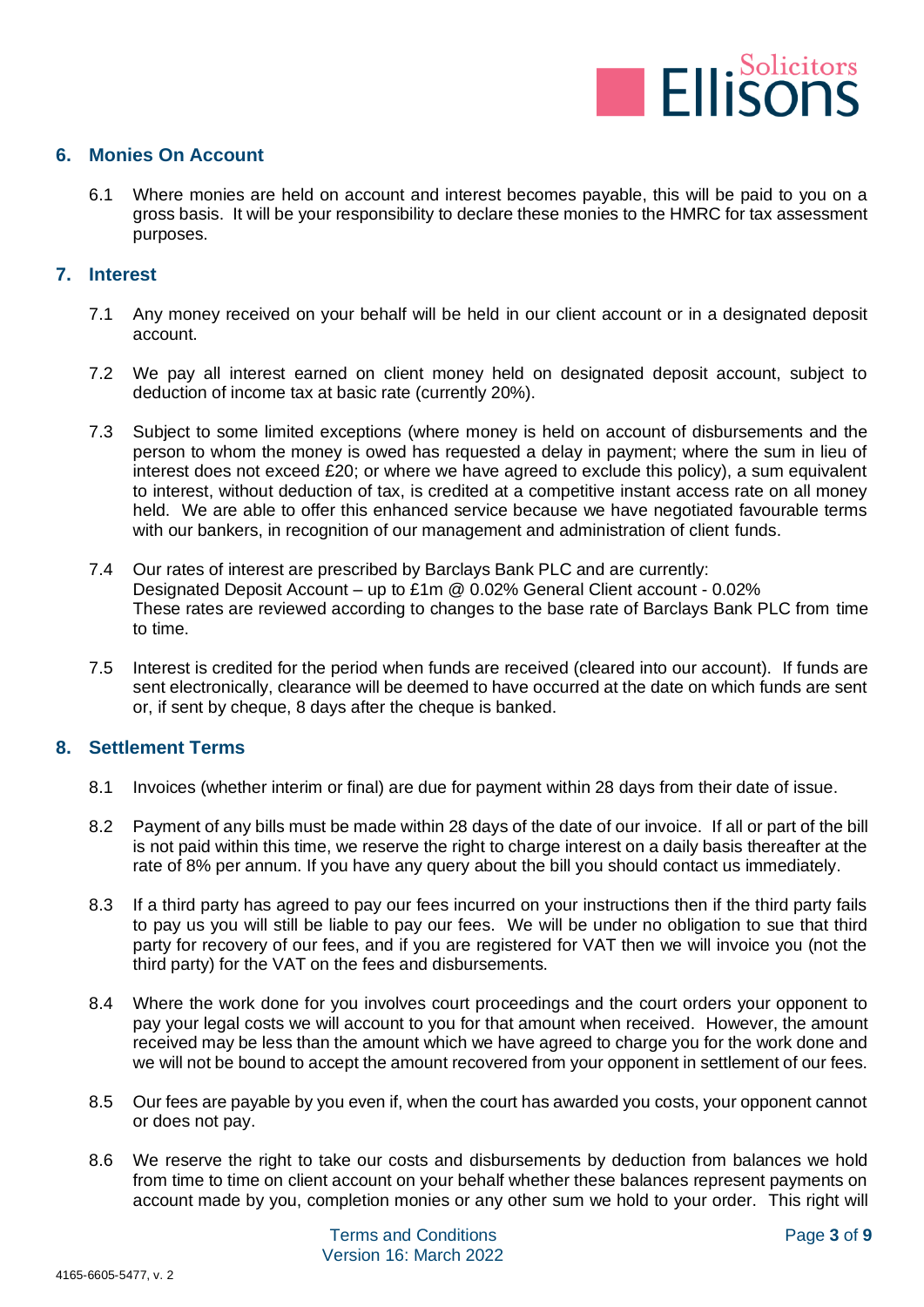

only arise after we have delivered to you the relevant invoice and will not prejudice your rights under condition 15 hereof.

- 8.7 A final bill will cover our costs for work done during the period covered, however it may not include all our expense and disbursements for that period since third parties may not have sent their invoices or charges to us in time to be included in the bill. In that event, the relevant expenses and disbursements will be invoiced after we have received the third party invoice demand.
- 8.8 We will not accept any cash payments. All payments must be made by electronic bank transfer, card payment, cheque or banker's draft.

## **9. Investment Business**

- 9.1 Please note that this firm is not authorised by the Financial Conduct Authority. If, during this matter, you need advice on investments, we may have to refer you to someone who is authorised by the Financial Conduct Authority.
- 9.2 However, we may provide certain limited investment advice services where these are closely linked to the legal work we are providing to you. This is because we are members of the Law Society of England and Wales, which is a designated professional body for the purposes of the Financial Services and Markets Act 2000.
- 9.3 Additionally, we are included on the register maintained by the Financial Conduct Authority as an Exempt Professional firm so that we can carry on insurance mediation activity, which is broadly the advising on, selling and administration of insurance contracts. This part of our business, including arrangements for complaints or redress if something goes wrong, is regulated by the Solicitors Regulation Authority. This register can be accessed via the Financial Conduct Authority website at <http://www.fsa.gov.uk/register/home/do>
- 9.4 The Solicitors Regulation Authority is the independent regulatory body for solicitors. If you are unhappy with any investment or insurance advice that you receive from us, you should raise your concerns with them.

## **10. Tax Advice**

10.1 We do not generally provide advice on the tax implications of a transaction that you instruct us to carry out or the likelihood of them arising. You should therefore seek the advice of your Accountant. If we are able to provide tax advice on particular matters, we will confirm this in writing to you. If you have any concerns, please raise them with us immediately.

## **11. Financial Services Compensation Scheme**

- 11.1 When acting for you, we may hold money on your behalf. You should be aware that it is unlikely that we would be held liable for any loss resulting from the failure of the bank where we hold this money. We will hold any money in one of our accounts with Barclays Bank PLC, Lloyds Bank PLC and Handelsbanken.
- 11.2 In the event that a bank fails, under the current Financial Services Compensation Scheme, you would be entitled to 100% of the first £85,000 held in that bank. Please note that this compensation is limited to £85,000 per individual, not per account. If you already have money deposited with that bank in your own account, this will be included in the £85,000 maximum compensation.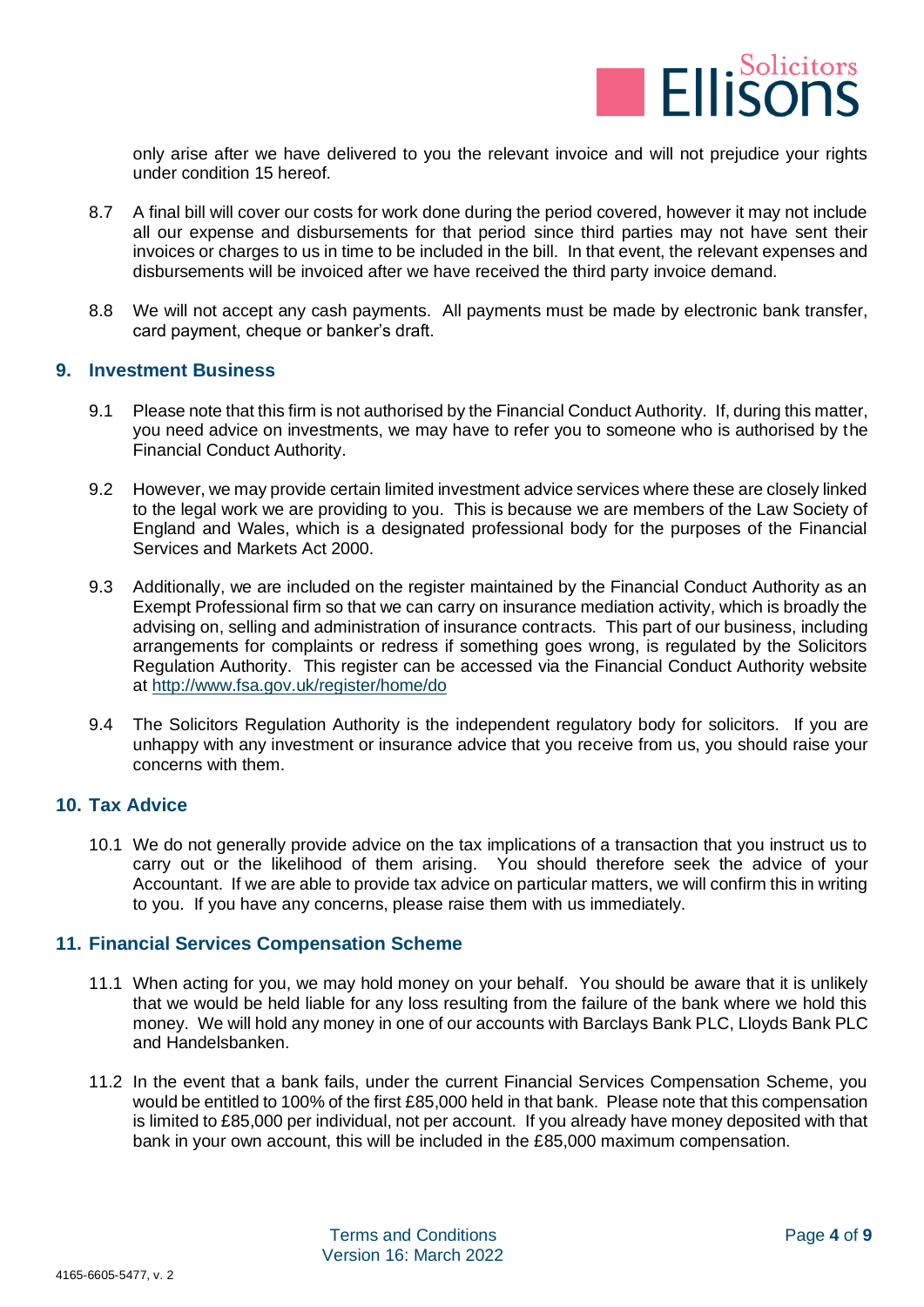

- 11.3 Please also bear in mind that many banks and other deposit taking institutions have several brands; i.e. where that institution is trading under different names. You should check with your bank, the Financial Conduct Authority or a financial adviser for more information.
- 11.4 By instructing Ellisons, you consent to us disclosing your personal details to the Financial Services Compensation Scheme in the event of a bank failure.

## **12. Securities, storage of paper and documentation**

- 12.1. You may terminate your instructions to us at any time, but we will be entitled to keep all your papers and documents while there is money owed to us for our fees, disbursements, including interest and court costs where applicable and other charges. The law entitles us to retain any money, papers or other property belonging to you which properly comes into our possession pending payment of our costs, whether or not the property is acquired in connection with the matter for which the costs were incurred. This is known as a "general lien". We are not entitled to sell property held under a lien, but we are entitled to hold property, other than money, even if the value of it greatly exceeds the amount due to us in respect of costs.
- 12.2. If we are conducting litigation for you, we have additional rights. We may exercise our lien in relation to any property recovered or preserved for you whether it is in our possession or not and in respect of all costs incurred, whether billed or unbilled. We also have the right to ask the Court to make a charging order in our favour for any assessed costs.
- 12.3. We have a policy of storing our client's papers, files, deeds and other such securities without charge but reserve the right to make a charge for future storage on reasonable notice.
- 12.4. We accept no liability for the storage of any such papers, files, deeds and other securities on your behalf (other than for our negligence) and such documents are retained at your risk.
- 12.5. We reserve the right to charge for the production and/or copying of any deeds, documents, files, or papers retained on your behalf and for the delivery thereof.
- 12.6. Any documents, files, deeds or other securities will be delivered to you by post at your risk.
- 12.7. Files will be retained for a minimum of six years from the conclusion of the matter. In addition we will keep your file of papers for you in storage for not less than 6 years. After that, storage is on the clear understanding that we have the right to destroy it after such period as we consider reasonable. We will not of course destroy any documents such as Wills, Deeds or other securities which you ask us to hold. We may make an administrative charge for any time spent reviewing or sorting the papers in order to comply with your instructions.

# **13. Court Record**

- 13.1 If the work done involves court proceedings we will appear as your legal representative on the court record. All correspondence and legal documents relating to your case will be sent to our office rather than to your address.
- 13.2 If, during the course of the proceedings an interim bill is not paid or a payment on account is not made within the due time, we reserve the right to remove our name from the court record and to advise the court of the reason for the removal. In that case we shall cease to represent you in that matter.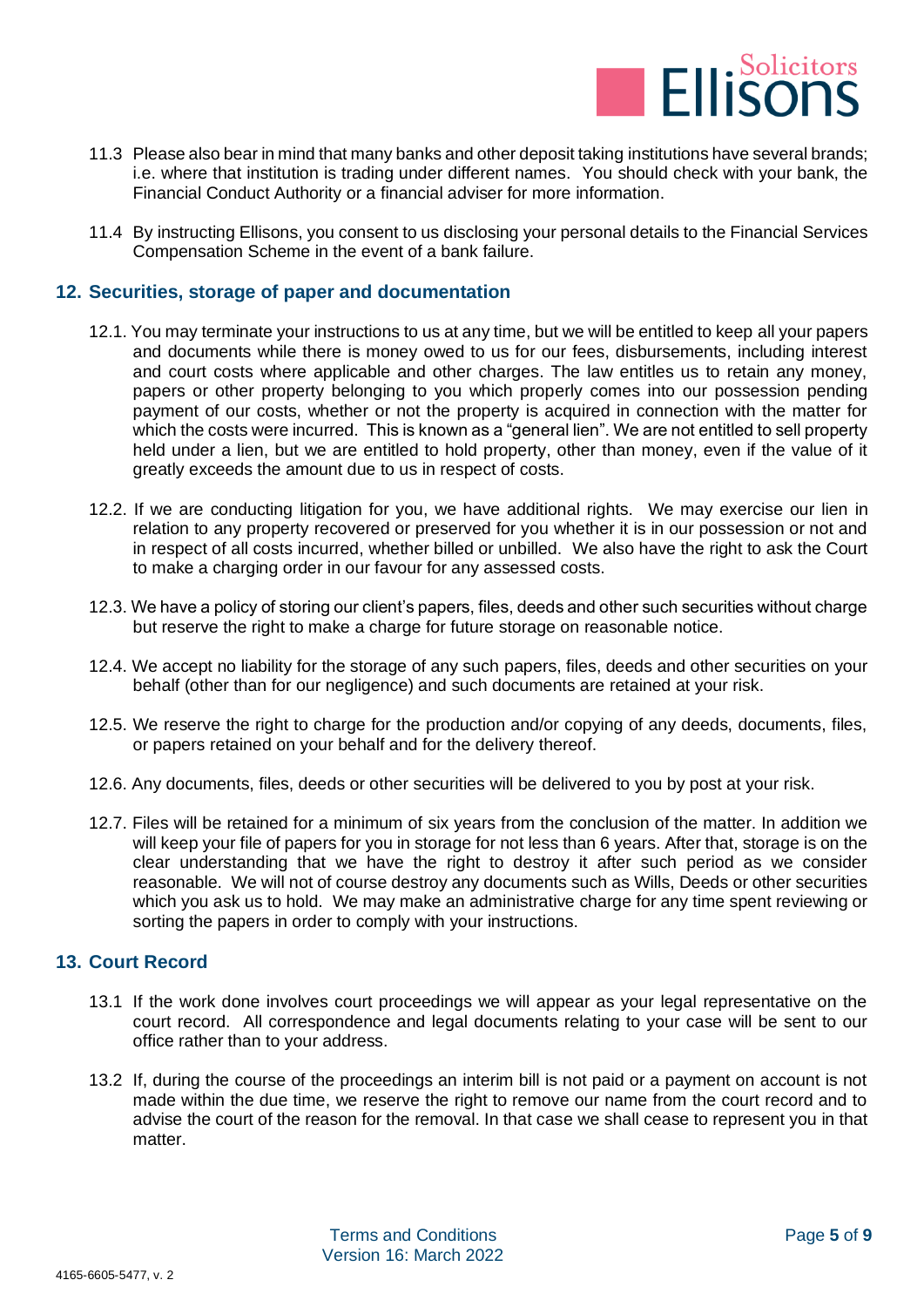

# **14. Court Cases**

- 14.1 If you lose your case you may be ordered to pay your opponent's costs as well as having to pay your own legal costs.
- 14.2 Even if you win your case, your opponent may not be ordered to pay all our fees and your costs and/or may not be capable of paying our fees and your costs which he or she has been ordered to pay. You will be responsible for the cost of recovering any costs that the court orders the other party to pay.
- 14.3 If you are successful and the court orders the other party to pay some or all of your costs, interest may be claimed on them from the other party from the date of the court order. We will account to you for such interest to the extent that you have paid our fees.
- 14.4 If your opponent is publicly funded you will not normally be able to recover our fees and your costs from him even if you are successful in the case.
- 14.5 If we have instructed a barrister for you, every effort will be made to secure the help of that person throughout your case. If that barrister is not available a substitute will be instructed if possible.

#### **15. Dispute over Fees**

- 15.1 If you dispute the amount of our fees (whether in respect of an interim or a final bill) you should refer the matter to us in writing setting out the reason for your complaint.
- 15.2 If we cannot agree what is the fair amount of costs then you have the following rights: (a) to complain to the Legal Ombudsman at PO Box 6806, Wolverhampton, WV1 9WJ. Any complaint to the Legal Ombudsman must normally be made within six months of receiving a final written response from us about your complaint or (b) to ask the court to assess the amount of our costs (if it has not already done so) and to do this you should apply to the appropriate court for an order for detailed assessment.

## **16. Disputes other than about Fees**

- 16.1 If you have any cause to complain about our services you should initially make your dissatisfaction known to the person who has been handling your matter.
- 16.2 If after a discussion with that person you are still not satisfied with the explanation you should ask the person handling your matter to refer the dispute to their Supervisor.
- 16.3 If after that referral you are still not satisfied you should contact the Head of Department.
- 16.4 If you still remain dissatisfied, you should write to our Client Care Partner setting out the reasons for your complaint (unless the complaint is about the Client Care Partner when you should write to another of the Partners whose names are displayed on our website and are available from the reception desk at any of our offices).
- 16.5 Upon receipt of your written complaint an investigation will be carried out by the Client Care Partner and you will be notified of the result in writing.
- 16.6 If you are still not satisfied you may refer the matter to the Legal Ombudsman. The address to write to is PO Box 6806, Wolverhampton,WV1 9WJ.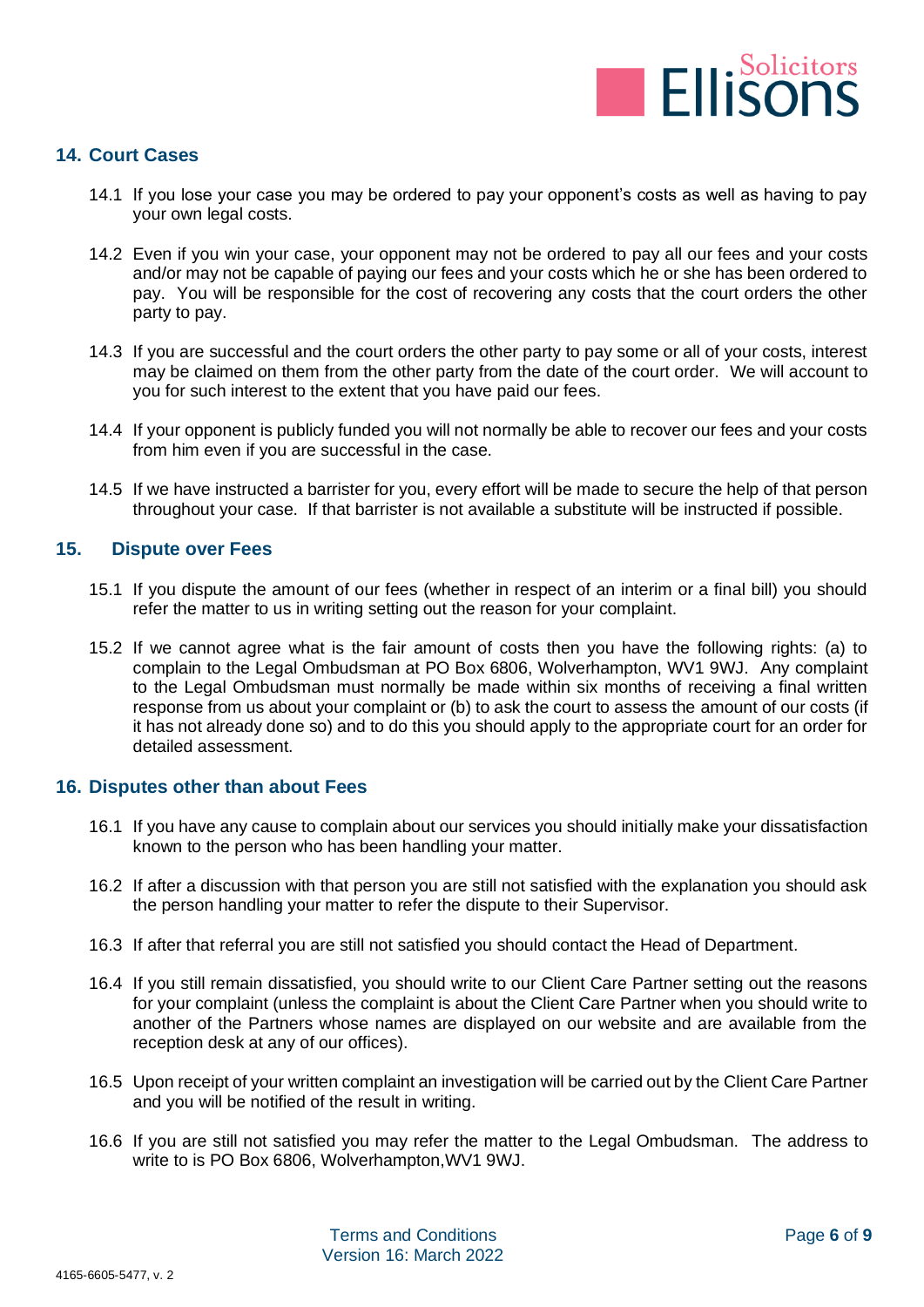

# **17. Confidentiality and Personal Information**

## **17.1 Professional obligations**

- 17.1.1 Solicitors are under a professional and legal obligation to keep the affairs of clients confidential. This obligation, however, is subject to a number of statutory exceptions such as recent legislation on money laundering and terrorist financing, as well as bribery and the facilitation of tax evasion, which has placed solicitors under a legal duty in certain circumstances to disclose information to the National Crime Agency (NCA) or other relevant authorities. Where a solicitor knows or suspects that a transaction on behalf of a client involves money laundering, the solicitor may be required to make a money laundering disclosure.
- 17.1.2 If, while we are acting for you, it becomes necessary to make a money laundering disclosure, we may not be able to inform you that a disclosure has been made or of the reasons for it. Where the law permits us to do so, we will tell you about any potential money laundering problem and explain what action we may need to take.

#### **17.2 Data Protection and online ID verification**

- 17.2.1 All Personal Data relating to individual clients of Ellisons, individual directors and/or employees of corporate clients, and anyone else with whom we have professional dealings, will, where applicable, be kept confidential and processed in accordance with the UK General Data Protection Regulation (UK GDPR), other relevant UK and EU legislation and in accordance with the SRA Code of Conduct.
- 17.2.2 Ellisons is a data controller for the purposes of GDPR and other relevant data protection legislation. We use your Personal Data primarily to provide legal services to you, but also for related purposes as described in our Privacy Notice which can be found here: [http://www.ellisonssolicitors.com/pages/misc/privacy\\_notice.](http://www.ellisonssolicitors.com/pages/misc/privacy_notice)

Please read this Privacy Notice carefully as it contains important information on:

- What Personal Data we collect and how that data is collected
- How, why and on what grounds we use your Personal Data
- Who we share Personal Data with
- Where Personal Data is held and how long it will be kept
- How to make a complaint in relation to our use of your Personal Data
- How to contact us with any queries or concerns in relation to your Personal Data
- 17.2.3 We use online AML ID Checks as a primary way of verifying your identity. Any Personal Data obtained by us using those checks, or which you provide to us, is used primarily for the provision of legal services to you and for related purposes including:
	- Identity verification in accordance with statutory and professional requirements
	- Updating and enhancing client records
	- Analysis to help us manage our practice
	- Statutory returns
	- Legal and regulatory compliance
- 7.2.4 Our use of your Personal Data is subject to your instructions, the GDPR and our professional duty of confidentiality. Please note that our work for you may require us to share Personal Data with third parties such as expert witnesses and other professional advisers. You have a right of access under the UK GDPR and other applicable data protection legislation to the Personal Data that we hold about you, as set out in more detail in our Privacy Notice.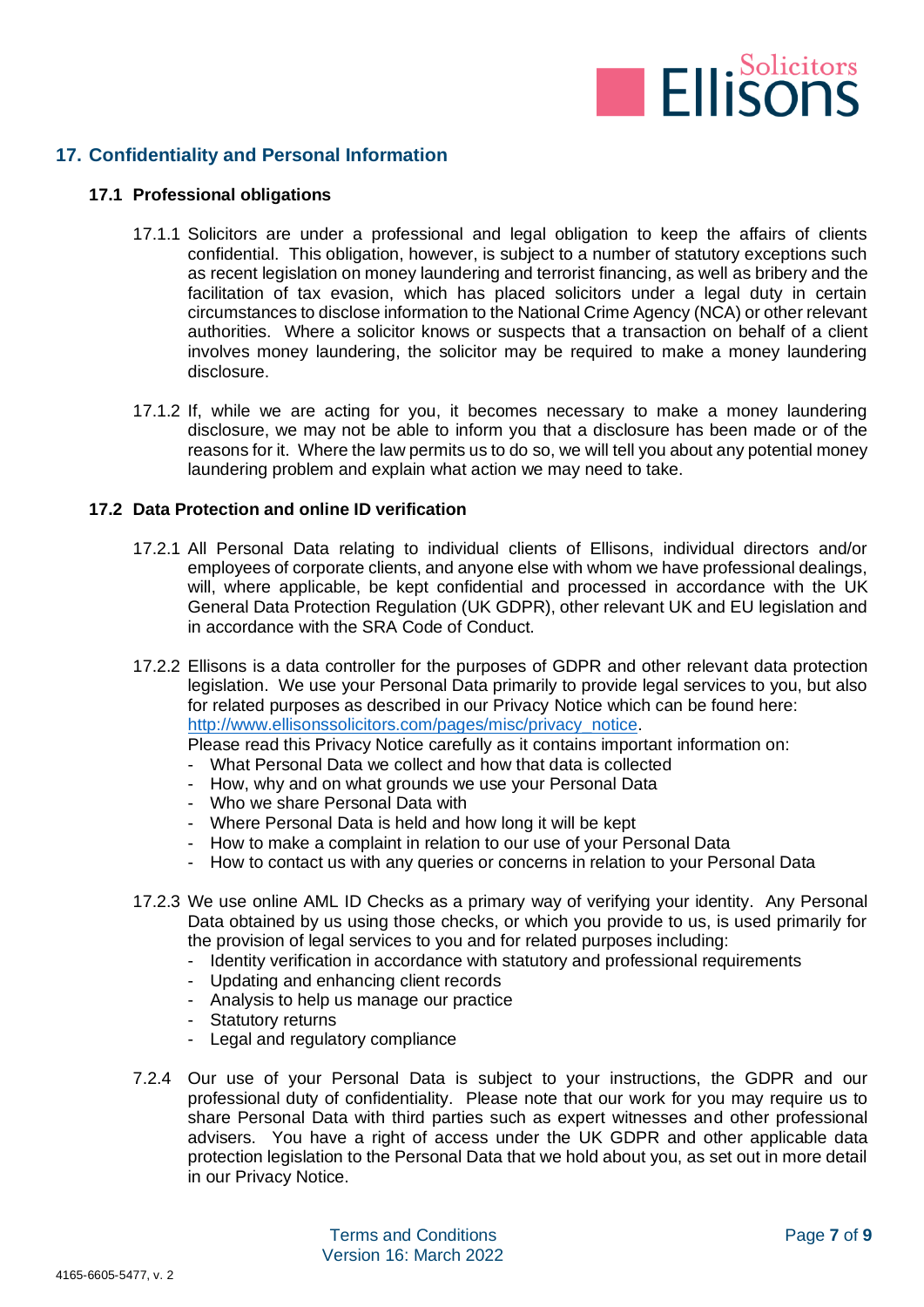

#### **17.3 Review of files**

17.3.1 Our practice is subject to audit or quality checks by external regulatory organisations. These external organisations are required to maintain confidentiality in relation to your files.

#### **17.4 Documentation**

17.4.1 You will be entitled to use and copy all documentation created by us for you in the scope of our work. All copyright and other intellectual property rights in the documentation created by us and relating to or connected with the scope of our work remains our property. We will be free to use any of the documentation and to use the intellectual property of any advice to other clients provided that we do not breach our duty of confidentiality.

#### **17.5 Electronic communications**

17.5.1 We will aim to communicate with you by such a method as you may request. We may need to virus check disks or e-mail. Unless you withdraw consent, we will communicate with others when appropriate by e-mail or fax but we cannot be responsible for the security of correspondence and documents sent by email or fax.

## **18. Professional Indemnity Insurance**

18.1 Our insurance provider is Starr International (Europe) Ltd, 4th Floor, 30 Fenchurch Ave, London EC3M 5AD. The territorial coverage of our insurance is worldwide.

#### **19. Limitation of Liability**

- 19.1 Our liability to you for breach of your instructions or negligence shall be limited to £2,000,000 (two million), unless we expressly state a higher amount in our Work Schedule. We will not be liable for any consequential, special, indirect or exemplary damages, costs or losses or any damages, costs or losses attributable to lost profits or opportunities.
- 19.2 We can only limit our liability to the extent the law allows. In particular, we cannot limit our liability for death, or personal injury caused by our negligence.
- 19.3 Please ask if you would like us to explain any of the terms above.

#### **20. Equality and Diversity**

20.1 Ellisons is committed to promoting equality and diversity in all of its dealings with clients, third parties and employees. Please contact us if you would like a copy of our equality and diversity policy.

## **21. Termination**

- 21.1 You may terminate your instructions to us in writing at any time but we will be entitled to keep all your papers and documents whilst there is money owing to us for our charges and expenses.
- 21.2 We may decide to stop acting for you only with good reason, for example, if you do not pay an interim bill or comply with our request for a payment on account. We must give you reasonable notice that we will stop acting for you.
- 21.3 If you or we decide that we will no longer act for you, you will pay our charges on an hourly basis and expenses as set out earlier.